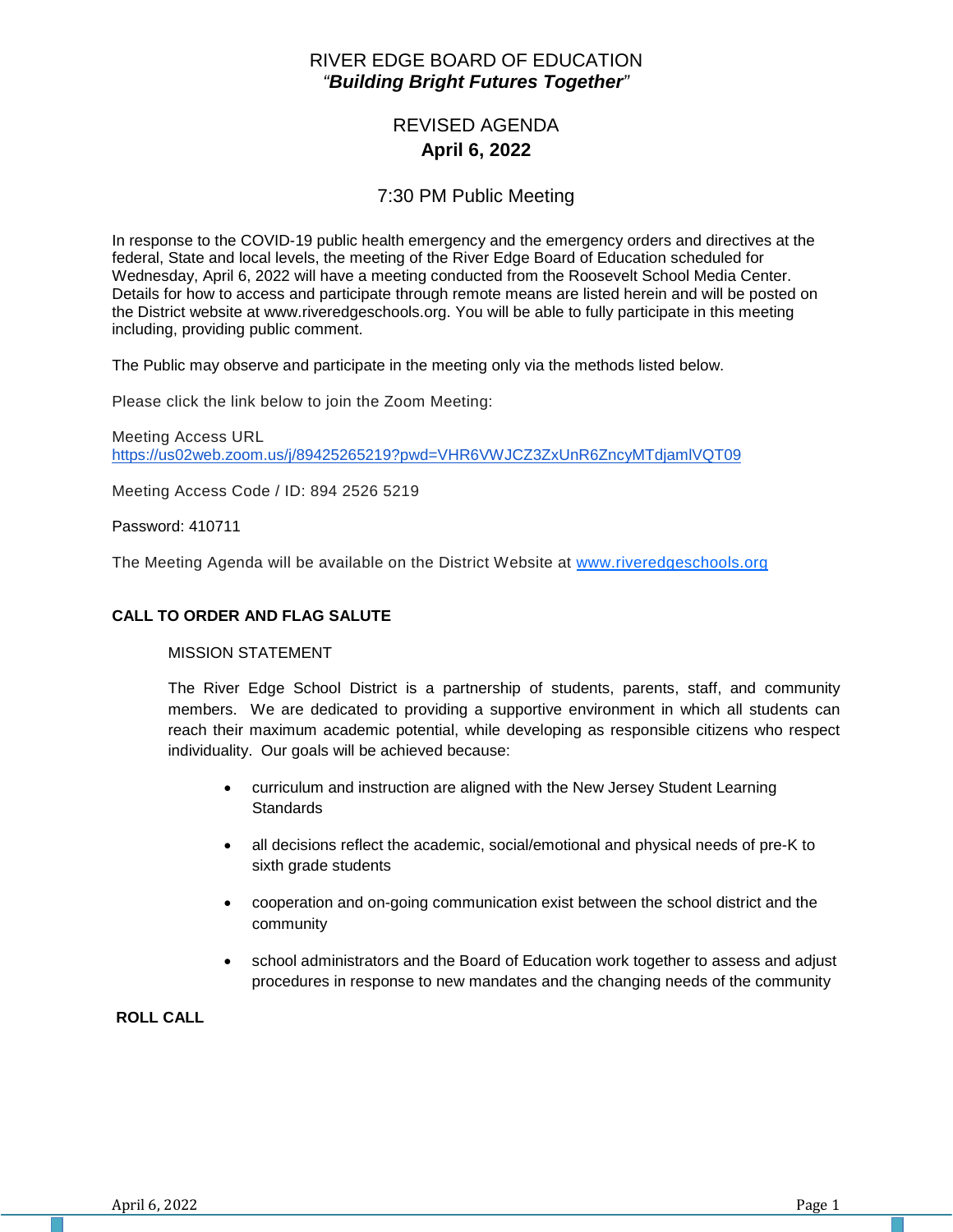#### **OPEN PUBLIC MEETINGS NOTICE**

Pursuant to the Open Public Meetings Act, notice of this meeting, its date, time and place have been delivered to the Post Office, the Municipal Building, Town News, The Record and posted on the District website, at least 48 hours prior to the time of this meeting.

### **CLOSED SESSION** (When Necessary)

### **SPECIAL/DISCUSSION ITEMS**

- A. Public Comment on Agenda Items
- B. Review 2020–2021 Comprehensive Annual Financial Report (CAFR) Gary Higgins from Lerch, Vinci & Higgins

#### **REPORTS**

- 1. SUPERINTENDENT
- 2. PRINCIPAL
- 3. BOARD SECRETARY
- 4. PRESIDENT
- 5. COMMITTEES

### **MOTIONS TO BE ACTED UPON**

## **A. ADMINISTRATION/POLICY**

- 1. That the Board of Education approves the Confidential Minutes and Public Minutes of March 16, 2022.
- 2. That the Board of Education approves the Revised Public Minutes of March 2, 2022.
- 3. That the Board of Education approve the completion of the following emergency drills:

| <b>School</b>      | <b>Dates</b>                   |                                 |
|--------------------|--------------------------------|---------------------------------|
| Cherry Hill School | Fire Drill<br>Shelter In Place | March 7, 2022<br>March 28, 2022 |
| Roosevelt School   | <b>Fire Drill</b><br>_ockdown  | March 7, 2022<br>March 29, 2022 |

4. That the Board of Education approve the Second Reading of the following policies:

| Policy# | Title                         |
|---------|-------------------------------|
| 5113    | <b>Attendance Policy</b>      |
| 6173.1  | <b>Remote Learning Policy</b> |
| 9150    | <b>Visitors Policy</b>        |

5. That the Board of Education approve the First Reading of the following policies: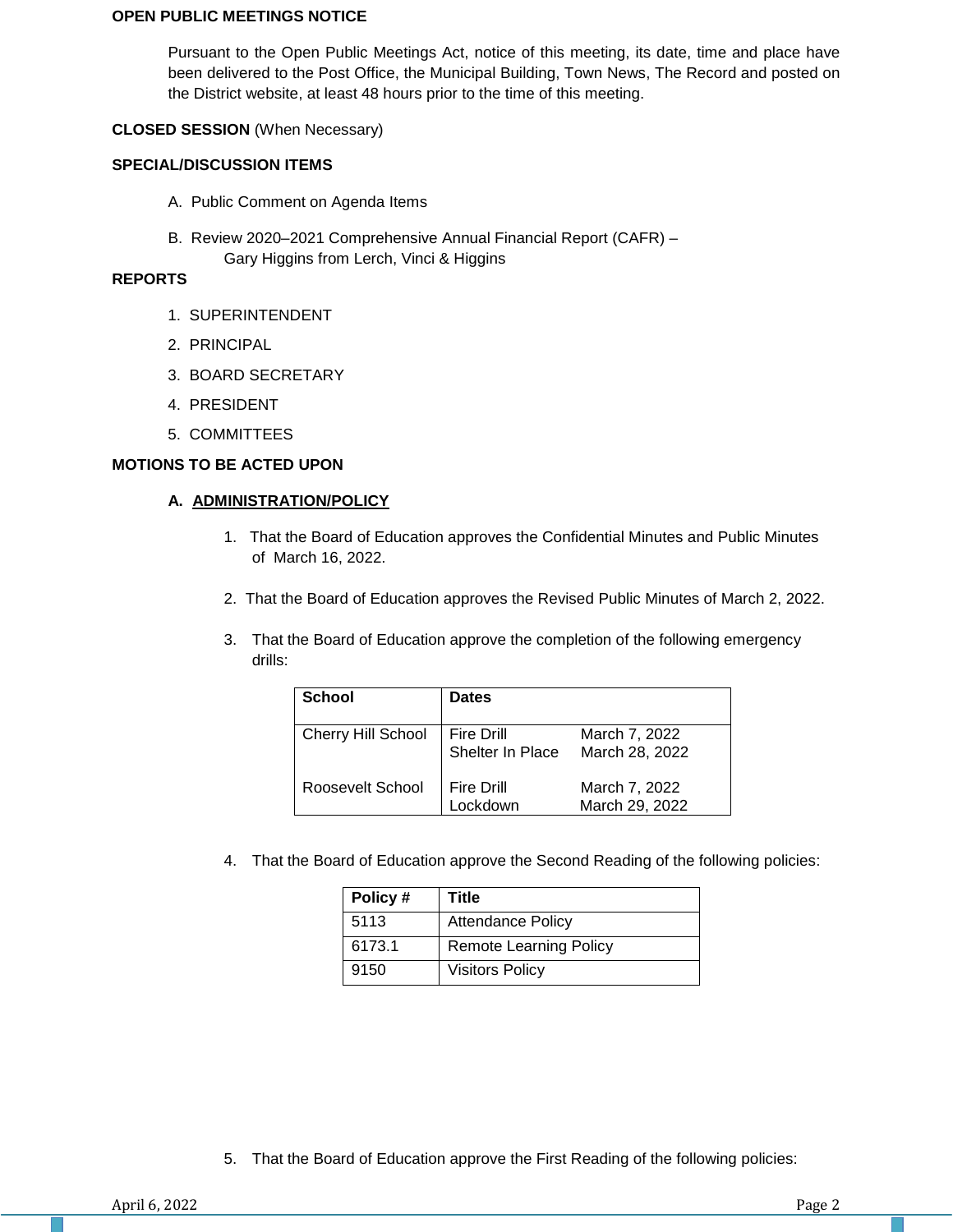| Policy# | Title                                        |
|---------|----------------------------------------------|
| 3510    | Operation and Maintenance of Plant           |
| 3541.33 | <b>Transportation Safety</b>                 |
| 5131    | <b>Conduct and Discipline</b>                |
| 5141.10 | <b>Face Coverings</b>                        |
| 5141.3  | <b>Health Examinations and Immunizations</b> |

6. That the Board of Education approve the following class trips:

| <b>School</b>      | Grade           | <b>Destination</b>      | <b>Cost to District</b> |
|--------------------|-----------------|-------------------------|-------------------------|
| <b>Cherry Hill</b> | 1st             | Turtle Back Zoo         | \$1,270.00              |
|                    |                 | West Orange, NJ         |                         |
| Roosevelt          | $4^{\text{th}}$ | Museum Village          | \$2,057.00              |
|                    |                 | Monroe, NY              |                         |
| Roosevelt          | 5 <sup>th</sup> | Fort Lee Historic Park  | \$1,000.00              |
|                    |                 | Fort Lee, NJ            |                         |
| Roosevelt          | 6th             | <b>New Weiss Center</b> | \$2,036.00              |
|                    |                 | Ringwood, NJ            |                         |

7. That the Board of Education desires to enter into a Joint Purchasing Agreement and will participate as a full member of the Bergen County Region V Council for Special Education for the 2022-2023 school year; does hereby accept, adopt and agree to comply with the Region V Bylaws; designates, Cathy Danahy, as its representative to Region V; and empowers (him/her) to cast all votes and take all other actions necessary to represent its interests in Region V.

The Board further approves the joint bidding and transportation agreements for all (district) students who are transported through Region V; the Board further approves the joint bidding and/or shared services agreement; including but not limited to student evaluations, student therapies and other student support services; The Board further approves the joint bidding and/or shared services for non-public school services; and the Board further approves the joint bidding and/or shared services for other services as requested to be provided by Region V component districts on an as needed basis

**Motion by: \_\_\_\_\_\_\_\_\_\_\_\_\_\_\_\_\_\_\_\_ Seconded by: \_\_\_\_\_\_\_\_\_\_\_\_\_\_\_\_\_\_\_\_**

## **B**. **CURRICULUM/EDUCATION**

- 1. That the Board of Education approve the Summer W.I.N. Academy, including ELA and Math Intervention and Enrichment and the Extra Curricular Summer Program, starting June 27, 2022 through July 22, 2022.
- 2. That the Board of Education approve the Extended School Year Program, starting July 5, 2022 through July 29, 2022.
- \*3. That the Board of Education approve the Extended School Year Resource Center Program, starting June 27, 2022 through July 22, 2022.

Motion by: **Example 20 Seconded by:** Seconded by:

- **C**. **BUILDING & GROUNDS** None
- **D**. **FINANCE/GRANTS/GIFTS**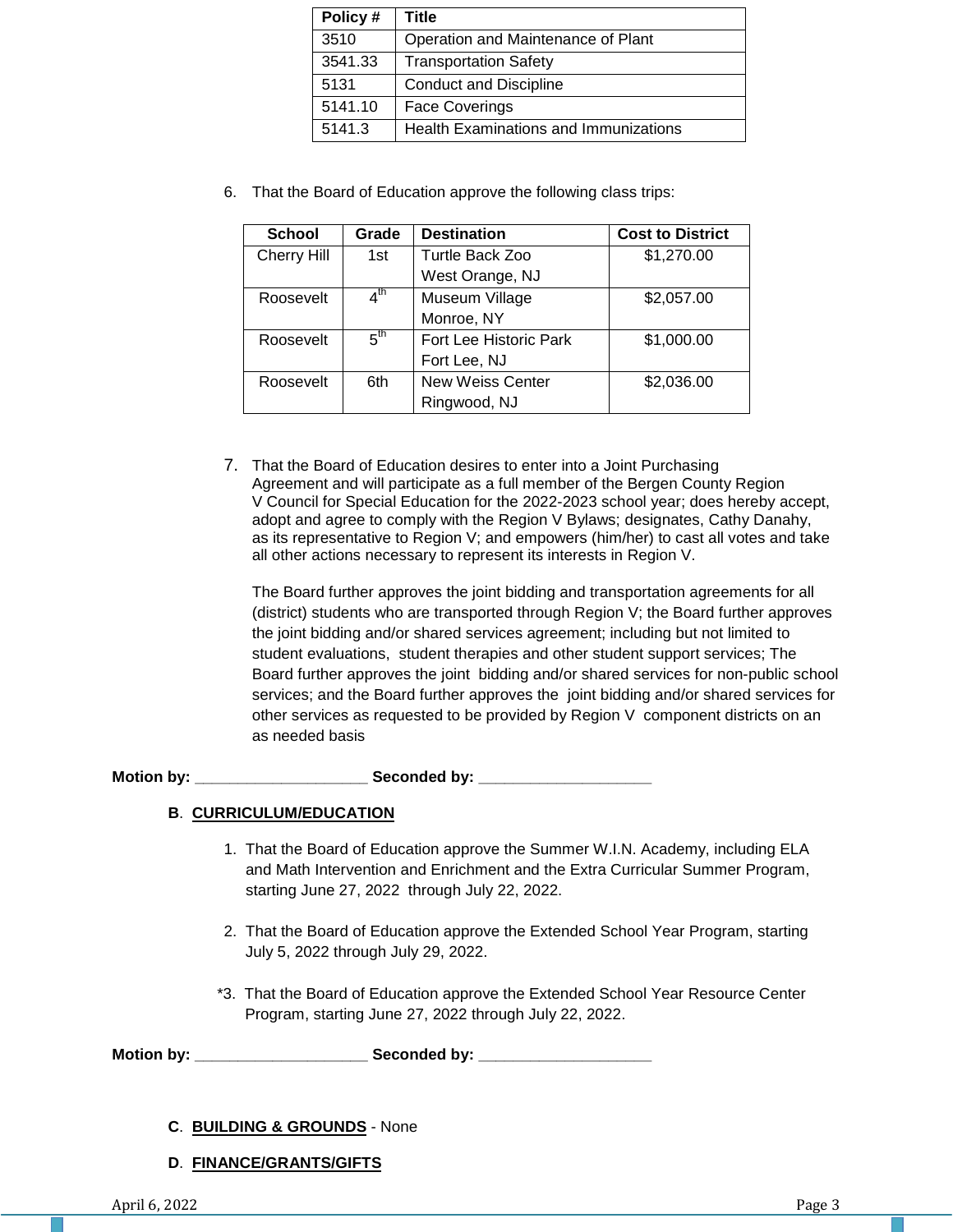- 1. That the Board of Education approve the 2020-2021 Comprehensive Annual Financial Report (CAFR)
- 2 That the Board of Education award the renewal contract for non-public school Security services/competitive contracting report to Associates Security and Investigations, Inc. for the District.

**Motion by: \_\_\_\_\_\_\_\_\_\_\_\_\_\_\_\_\_\_\_\_ Seconded by: \_\_\_\_\_\_\_\_\_\_\_\_\_\_\_\_\_\_\_\_**

## **E**. **PERSONNEL**

1. That the Board of Education post-approve the following teachers for Cycle IV (Math) of the Post Dismissal Instructional Academy for the 2021 – 2022 School Year, as per contract:

| <b>Cherry Hill School</b> | <b>Roosevelt School</b> |
|---------------------------|-------------------------|
| Jessica Barbo             | Jason Funabashi         |
| Nancy Jencsik             | Sandy Gerbino           |
| Steven Luca               | <b>Katelyn Mills</b>    |
| Gabrielle Sagala          | <b>Wendy Otis</b>       |
| Noy Sapir                 |                         |
| <b>Courtney Sweet</b>     |                         |

- 2. That the Board of Education, with the recommendation of the Superintendent, Approve Abby Burns Paterson as a District Learning Disabilities Teacher Consultant (LDTC), beginning September 1, 2022.
- 3. That the Board of Education, with the recommendation of the Superintendent, approve professional day requests for the following staff members to attend workshops/ conferences as noted and in accordance with appropriate statute: (Addendum)

| <b>Name/Position</b><br><b>Workshop/Conference</b> |                                          | Date(s)          | <b>Cost to District</b><br><b>Excluding Mileage at</b><br><b>State Rate</b> |  |
|----------------------------------------------------|------------------------------------------|------------------|-----------------------------------------------------------------------------|--|
| Jason Funabashi                                    | New Teacher Institute Reading &          | $8/1 - 8/4/2022$ |                                                                             |  |
| Teacher                                            | Writing: Grades K-8 (Virtual)            |                  | \$800.00                                                                    |  |
|                                                    | Teachers College, Columbia University    |                  |                                                                             |  |
| <b>Kristin Karavitis</b>                           | New Teacher Institute Reading &          | $8/1 - 8/4/2022$ |                                                                             |  |
| Teacher                                            | Writing: Grades K-8 (Virtual)            |                  | \$800.00                                                                    |  |
|                                                    | Teachers College, Columbia University    |                  |                                                                             |  |
| <b>Katelyn Mills</b>                               | New Teacher Institute Reading &          | $8/1 - 8/4/2022$ |                                                                             |  |
| Teacher                                            | Writing: Grades K-8 (Virtual)            |                  | \$800.00                                                                    |  |
|                                                    | Teachers College, Columbia University    |                  |                                                                             |  |
| Kellie McClain                                     | <b>NJASP Spring Conference (Virtual)</b> | 5/6/2022         | \$195.00                                                                    |  |
| School Psychologist                                |                                          |                  |                                                                             |  |
| Stephanie Rosenblum<br><b>Behaviorist</b>          | <b>NJASP Spring Conference (Virtual)</b> | 5/6/2022         | \$195.00                                                                    |  |

- 4. That the Board of Education, accept with regret, the retirement of Victor Tee, Computer Technician, effective June 30, 2022.
- 5. That the Board of Education, accept with regret, the resignation of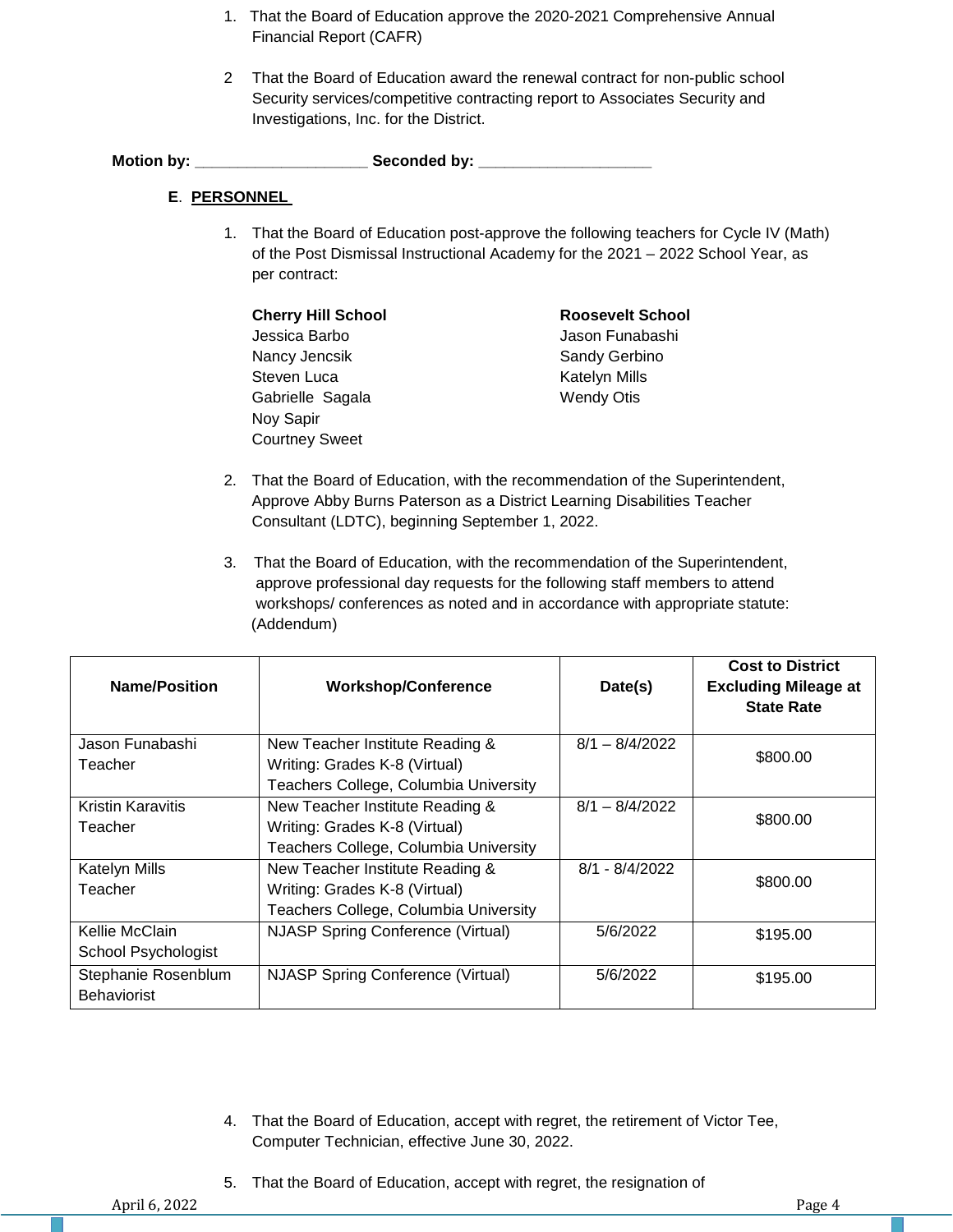Keri L. Mescall, ABA Instructional Aide, effective April 20, 2022.

- 6. That the Board of Education, accept with regret, the resignation of Doris Mangazva, Lunch Aide, effective April 7, 2022.
- 7. That the Board of Education, with the recommendation of the Superintendent, approve Travis Smith as Leave Replacement Teacher to commence on or about May 9, 2022 through June 30, 2022.
- 8. That the Board of Education, with the recommendation of the Superintendent, approve Madison Levine for student Field Experience to consist of 35 hours classroom observation to commence on or about April 7, 2022 through April 29, 2022.
- 9. That the Board of Education, with the recommendation of the Superintendent, approve Lani Vlasi, Lunch Aide, starting on or about April 7, 2022 through through June 30, 2022.
- 10. That the Board of Education, accept with regret, the resignation of Kelsey Lapp, effective June 30, 2022.
- 11. That the Board of Education, with the recommendation of the Superintendent, approve the job description for Technology Technician and Website Manager. (Addendum)
- 12. That the Board of Education, with the recommendation of the Superintendent, Approve the job description for Administrative Assistant/District Data Coordinator 12 months. (Addendum)

**Motion by: \_\_\_\_\_\_\_\_\_\_\_\_\_\_\_\_\_\_\_\_ Seconded by: \_\_\_\_\_\_\_\_\_\_\_\_\_\_\_\_\_\_\_\_**

## **F**. **RIVER EDGE SPECIAL EDUCATION**

- 1. That the River Edge Board of Education approve the revised Community Based Instruction Schedule for the 2021-2022 school year. Dates subject to change. (Addendum)
- 2**.** That the Board of Education request to approve Lauren K. Schnell, Ph.D, BCBA-D to conduct an Independent Functional Behavior Assessment at \$200 an hour for a maximum of 10 hours not to exceed \$2,000.

**Motion by: \_\_\_\_\_\_\_\_\_\_\_\_\_\_\_\_\_\_\_\_ Seconded by: \_\_\_\_\_\_\_\_\_\_\_\_\_\_\_\_\_\_\_\_**

## **G**. **REGION V ADMINISTRATION & TRANSPORTATION**

1. That the Board of Education approve the revised bills and claims dated February 2022 totaling \$1,010,131.77 including checks #60468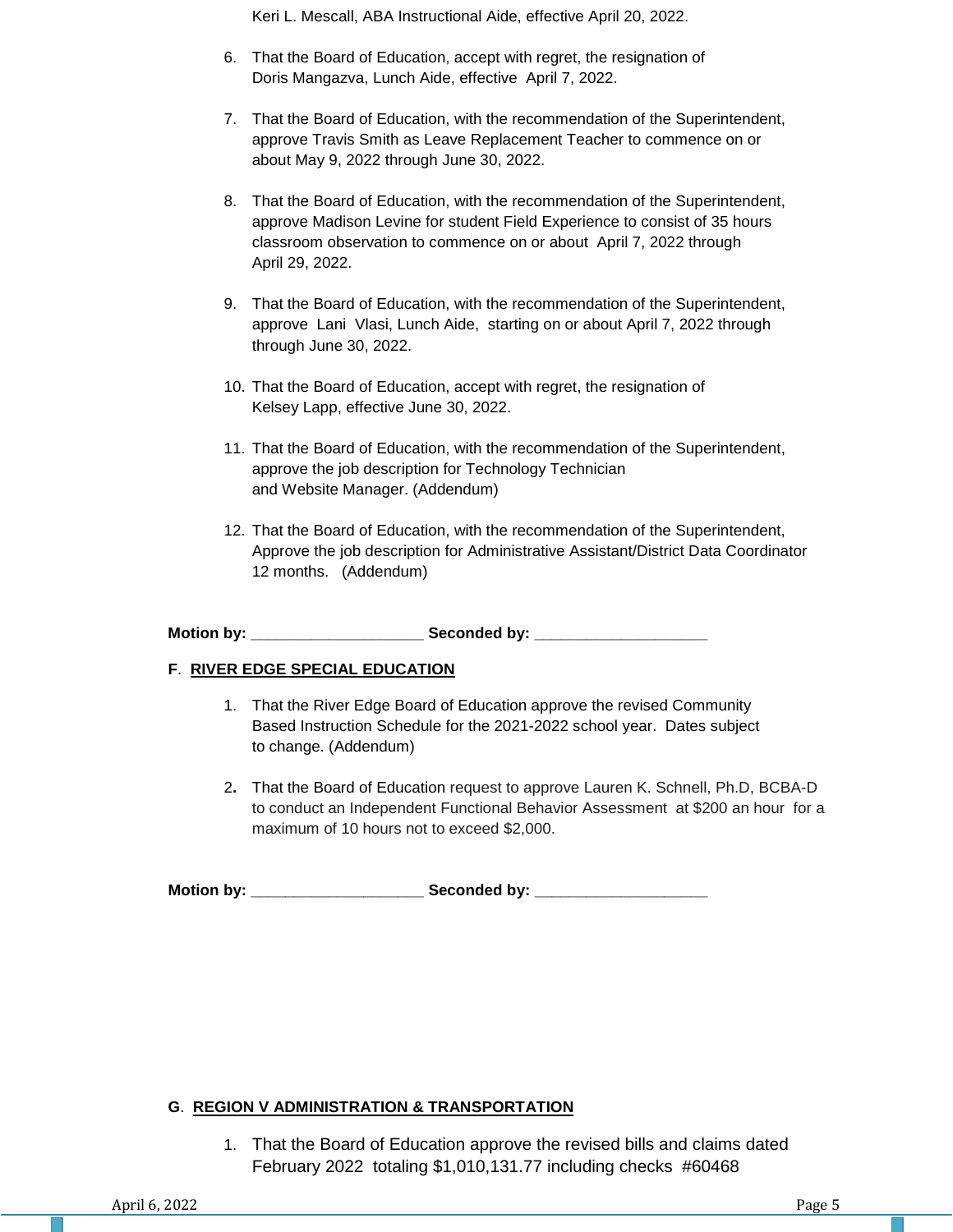through #60567.

2. WHEREAS, the River Edge Board of Education (the "Board") is the lead education agency ("LEA") for the Bergen County Region V Council for Special Education ("Region V"); and

WHEREAS, Region V provides shared services for its member districts, non-member districts such as evaluations, direct services, and consultation; and services to non-public schools as requested by member and non-member districts;

WHEREAS, as the LEA, the Board must approve the contract of the providers that Region V utilizes to deliver shared services to its member districts, non-member districts and services to non-public schools as requested by member and non-member districts;

BE IT RESOLVED, that the Board, upon recommendation of the Superintendent, approve the following rates that are part of already established contracts.

| Agency                  | <b>Service</b> | <b>Rates</b>                                                                                     |
|-------------------------|----------------|--------------------------------------------------------------------------------------------------|
| Kid Clan Services, Inc. |                | BCBA and ABA Services   Previously Approved: Additional Rates:<br>BCBA: \$120/hr<br>ABA: \$75/hr |

3. That the Board of Education post approve the following Addendum Contracts for the 2021-2022 school year.

| Route | Transporter                  | <b>Total Per Diem</b> |
|-------|------------------------------|-----------------------|
| 2332  | <b>Valley Transportation</b> | \$504.20              |
| 2900  | Town & Country Bus Company   | \$576.93              |

4. That the Board of Education post approve the following Quote Contracts for the 2021-2022 school year.

| Route | Transporter               | Per Diem | Per Diem Aide<br>(if applicable) |
|-------|---------------------------|----------|----------------------------------|
| Q332L | <b>Sun Transportation</b> | \$298.00 | \$50.00                          |

**Motion by: \_\_\_\_\_\_\_\_\_\_\_\_\_\_\_\_\_\_\_\_ Seconded by: \_\_\_\_\_\_\_\_\_\_\_\_\_\_\_\_\_\_\_\_**

### **OLD/NEW BUSINESS**

.

## **PUBLIC DISCUSSION**

## **CLOSED SESSION**

April 6, 2022 **Page 6**